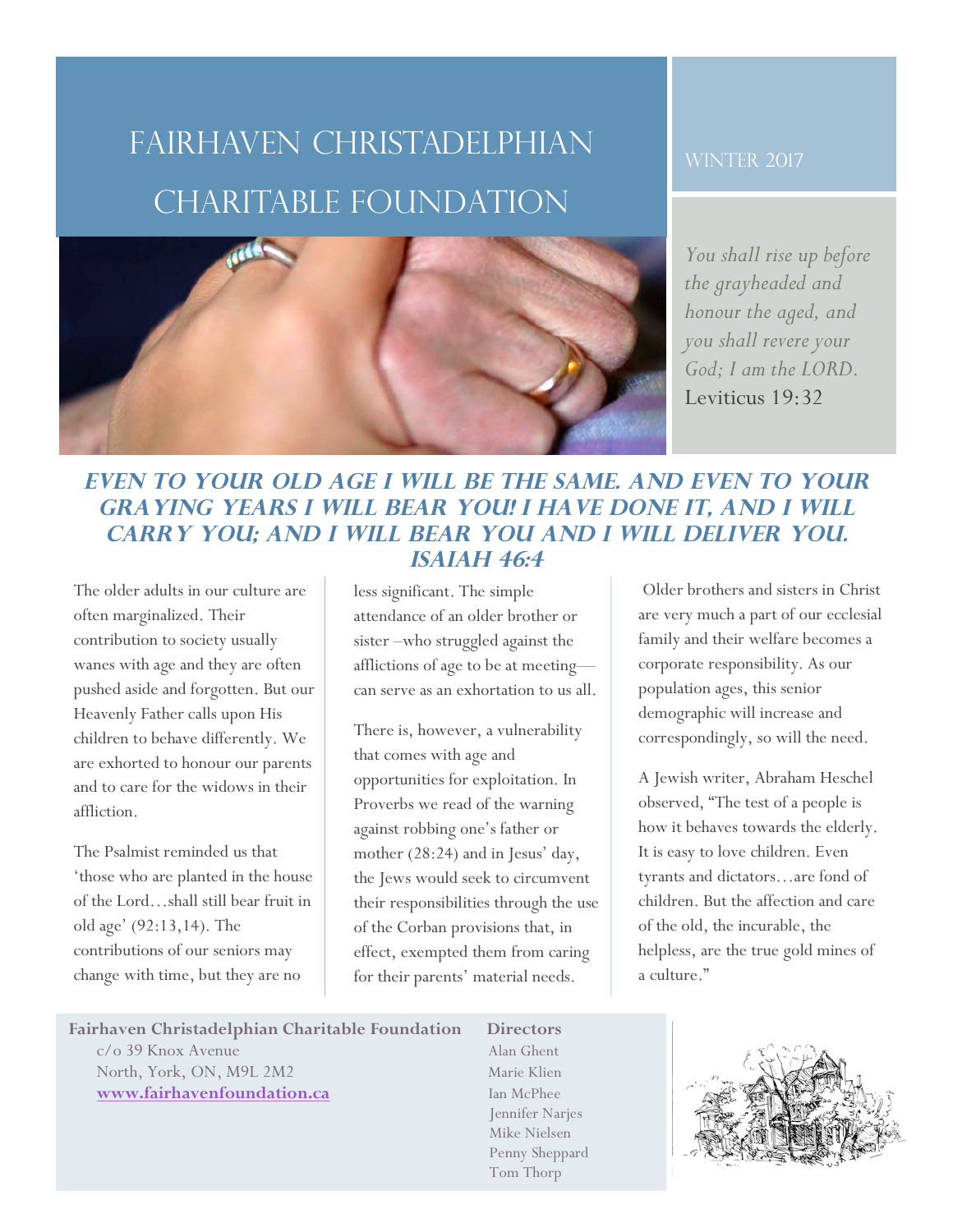#### FAIRHAVEN CHRISTADELPHIAN CHARITABLE FOUNDATION

## Notes of thanks

Although confidentiality remains a guiding principle behind the support we provide, we would like to share how grants from the Foundation have helped this past year.

**"Please extend our sincere gratitude to all those involved with the Fairhaven Foundation. I felt a huge sense of relief …let me tell you, it is a tremendous comfort to have the love and support of brothers and sisters who are able to help each other as you and the Fairhaven Foundation have provided for us. I am overwhelmed when I consider what our fellowship in the Hope we share really entails "**

**"I would like to extend my heartfelt thanks for granting me the money for basic necessities…I will use the grant for paying for rent, buying food and other basics…I promise to use the money wisely…"**

**"Thanks again for your generous consideration of our request. The [family] also express their heartfelt gratitude to the directors for your kindness. This has been a huge stress relief for them."**

*They currently require \$2000 to cover their outstanding obligations to Hydro. Is the Fairhaven Foundation able to assist us in this matter?* 



# The Foundation's terms OF reference

How can the Fairhaven Foundation be of assistance to your ecclesia? Are there health and welfare needs in your meeting that require attention, but ecclesial resources are strained or insufficient? The Foundation, operating under the applicable government regulations, may provide grants only to registered charities in Canada. We must disperse a percentage of our investment income each year, based upon a government regulatory formula.

Ecclesias in Canada may request assistance from the Foundation by following these guidelines:

Only requests from Arranging Boards will be considered. Requests from an individual member of an ecclesia will not be accepted by the Foundation. Priority is to be given to the welfare needs of Christadelphian elderly, since this reflects the original purpose of Fairhaven House. If additional funds are available after meeting these needs, then more general health and

welfare needs of the Christadelphian community will be considered, followed by health and welfare needs of the community at large. Requests must be in writing and should document, in confidence, the need, the background, the amount of help required and the amount of help being provided by the ecclesia. It is expected that the ecclesia requesting support will also provide funds to assist from its own resources. It is preferable, if possible, that ecclesias address emergency situations, and subsequently follow up with a request to the Foundation. The board of the Foundation considers requests at its semi-annual meetings in March and August each year. Emergency requests will also be addressed as quickly as possible.

Requests may be sent to: The Fairhaven Christadelphian Foundation c/o Sister Penny Sheppard, Secretary 39 Knox Avenue North York, ON, M9L 2M2